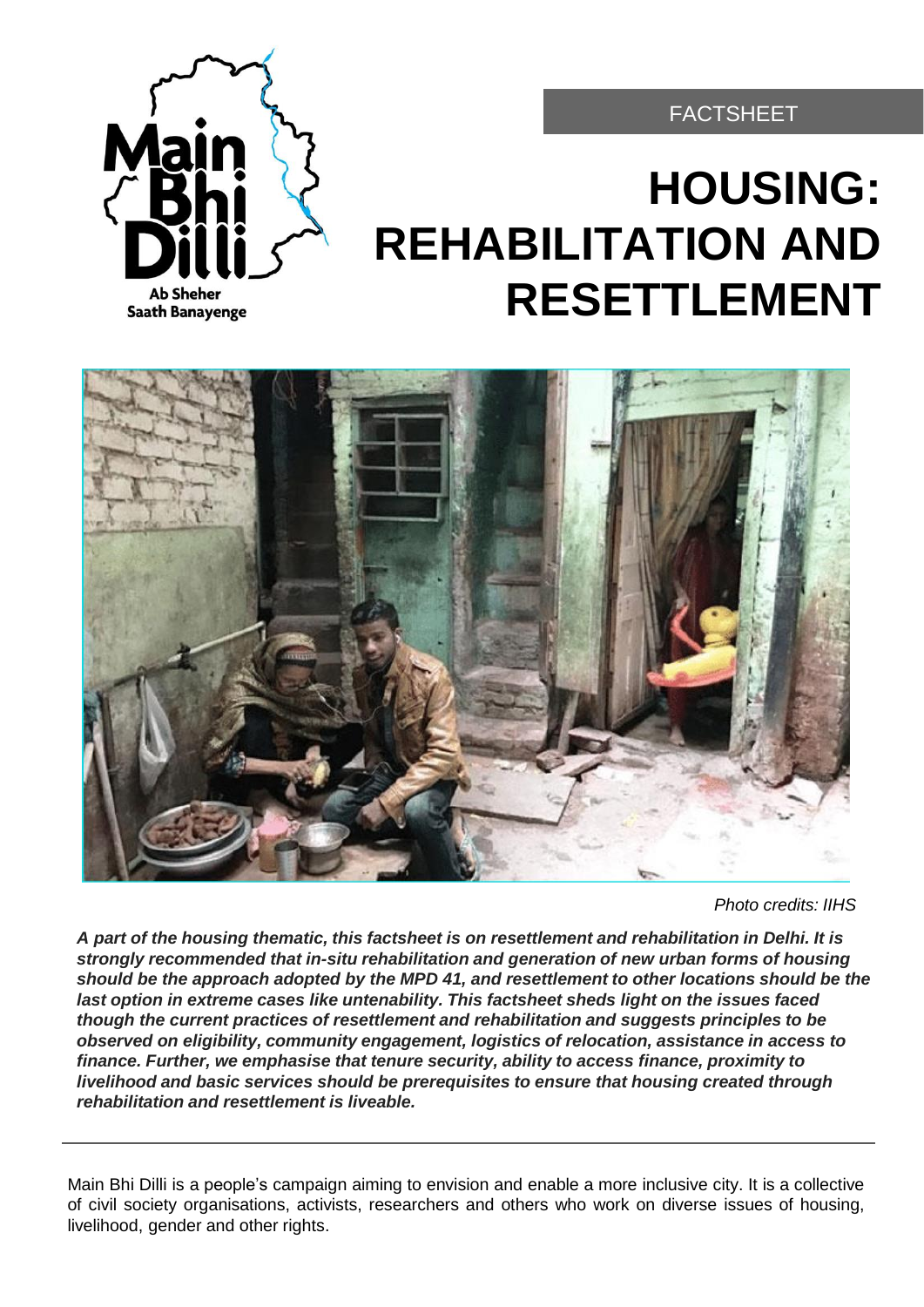## **REHABILITATION & RESETTLEMENT IN THE CITY**

Residents of areas notified as JJ clusters and Slum designated areas are relocated to areas referred to as JJ Resettlement Colonies to enable use of land covered by JJ clusters for purposes as deemed fit by the state. Delhi has seen three waves of resettlement with establishment of resettlement colonies, far away from the original location of the JJ colonies into locations at the periphery of the city. A total of 55 resettlement colonies now exist. Terms of awarding compensation have changed through the three master plans of Delhi as have eligibility criteria.



### **CURRENT STATUS**

In March 2019, the Delhi High Court delivered a judgement in response to Ajay Maken plea of 2015 for residents of Shakur Basti. While the judgement upholds the salient features of the DUSIB policy, while also stressing right to the city, it lends weight to the implementation of these salient features into practice**.**

No eviction without prior notice, the same will be treated contradictory to law.

No eviction without survey and consultation with those who are getting affected.

Housing right as a bundle of rights livelihood, health, education, food, drinking water, sewerage and transport

No eviction without a proper survey and a rehabilitation plan in consultation with those who are getting affected.

Eviction should not be carried out in extreme weather conditions or close to exams of school students.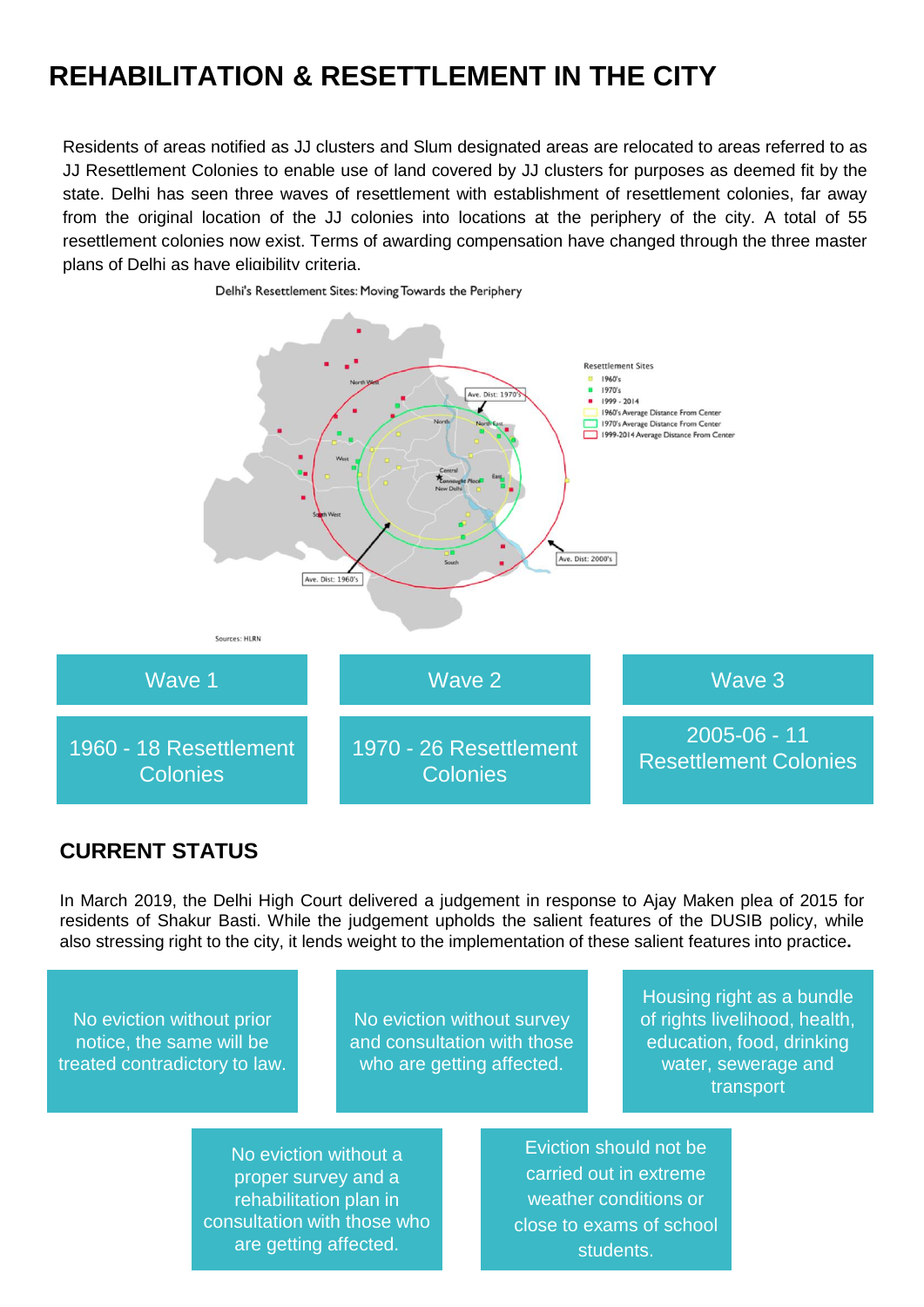## **KEY ISSUES**

## **CURRENT R&R POLICY COMPENSATORY IN NATURE**

Supreme court judgment upholds slum dwellers' right to housing as a fundamental right, but does not translate in practice into access to housing and the quality of housing.

### **INAPPROPRIATE SPATIAL RESTRICTIONS**

≺

Current land use restricts any kind of commercial use which proves a deterrent for home-based work and selfemployment Restrictive Development Control Regulations

## **INADEQUATE TIME FOR FINANCIAL ARRANGEMENTS**

The amount is to be paid upfront and without adequate notice for residents to arrange the same

## **PERIPHERALIZATION**

Policy mentions that rehabilitation should be close to work but the current locations are still on the periphery

## **SHORT TERM LICENSING**

- Insecure tenure even after resettlement
- Restrictions on mortgage, renting, transfer

**REHABILITATION AND RESETTLEMENT**

## **POOR QUALITY OF CONSTRUCTION**

Poor quality of construction and prone to structural defects, wear and weathering, seepage. Requests for repair from the residents are not effective towards resolving these issues, despite the amounts that are paid in maintenance

## **LACKS BASIC NECESSITIES AND SERVICES**

A number of resettlement sites lacked in terms of basic amenities in the initial years of resettlement

## **NO TRANSPARENCY OR PARTICIPATION IN PROCESS**

- Lack of adequate notice before resettlement
- Survey process is neither transparent nor participatory - Exclusion of residents : renters not included; cut-off and documentation excludes many residents